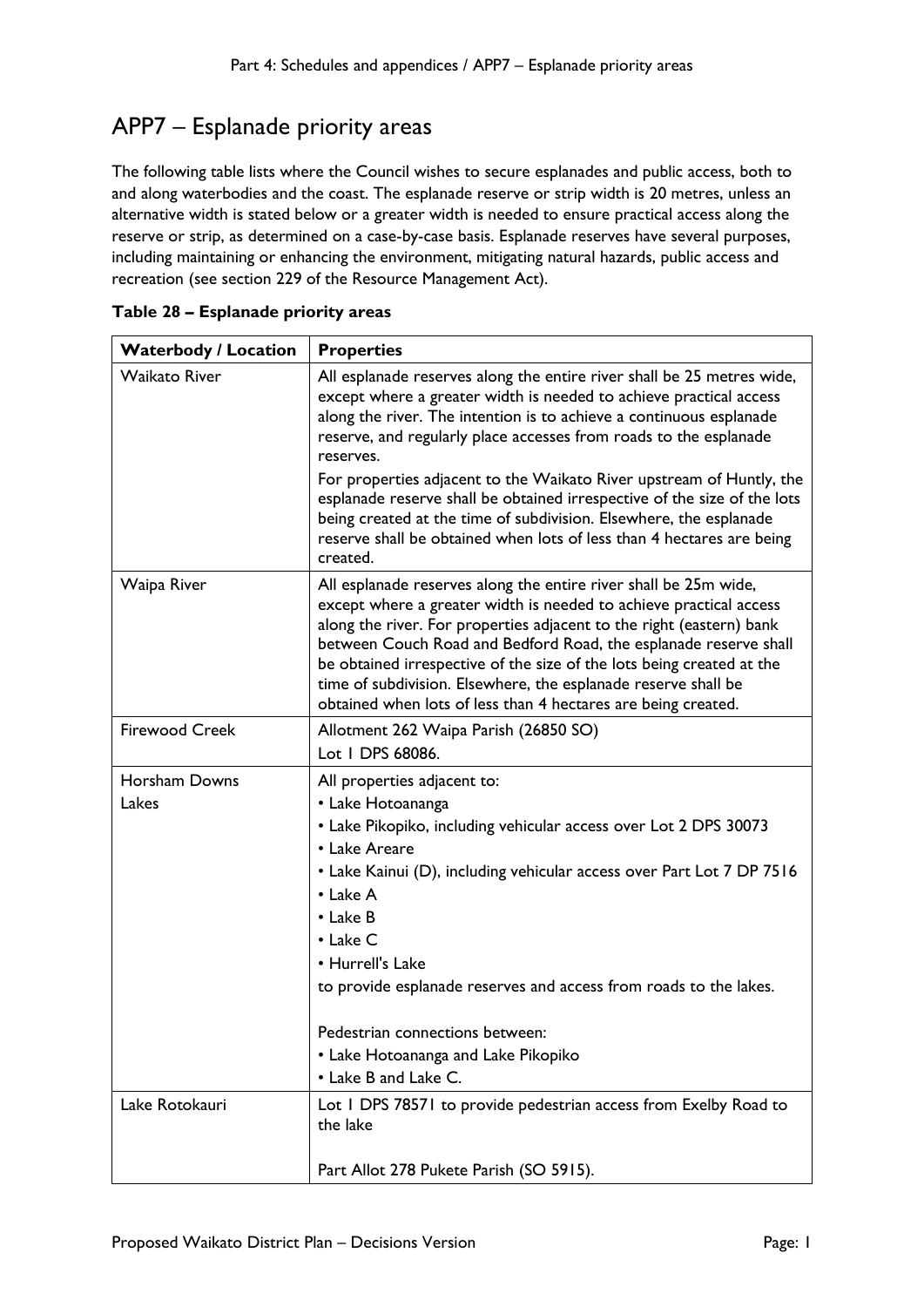| <b>Waterbody / Location</b> | <b>Properties</b>                                                                                                                                                                                                                                                                                                                |
|-----------------------------|----------------------------------------------------------------------------------------------------------------------------------------------------------------------------------------------------------------------------------------------------------------------------------------------------------------------------------|
| West coast                  | Waikorea Beach - esplanade reserve and vehicular access:                                                                                                                                                                                                                                                                         |
|                             | • Part B9B1 Te Akau (ML 9433)                                                                                                                                                                                                                                                                                                    |
|                             | • Part B12E Te Akau (ML 9381)                                                                                                                                                                                                                                                                                                    |
|                             | • Lot 1 DP 21704                                                                                                                                                                                                                                                                                                                 |
|                             | • Lot 2 DP 21704                                                                                                                                                                                                                                                                                                                 |
|                             | • Lot 3 DP 21704.                                                                                                                                                                                                                                                                                                                |
|                             |                                                                                                                                                                                                                                                                                                                                  |
|                             | Gibson's Beach - esplanade reserve and vehicular access:                                                                                                                                                                                                                                                                         |
|                             | • Lot 4 DPS 91600                                                                                                                                                                                                                                                                                                                |
|                             | • Lot 6 DPS 91600.                                                                                                                                                                                                                                                                                                               |
|                             |                                                                                                                                                                                                                                                                                                                                  |
|                             | Carter's Beach - esplanade reserve and vehicular access:<br>• Lot 2 DP 305490                                                                                                                                                                                                                                                    |
|                             | • Lot 3 DP 305490                                                                                                                                                                                                                                                                                                                |
|                             | • Lot 4 DP 305490                                                                                                                                                                                                                                                                                                                |
|                             | • Part Te Akau D9.                                                                                                                                                                                                                                                                                                               |
|                             |                                                                                                                                                                                                                                                                                                                                  |
|                             | Te Akau South - esplanade reserve and vehicular access:                                                                                                                                                                                                                                                                          |
|                             | • Lot 4 DPS 29497                                                                                                                                                                                                                                                                                                                |
|                             | • Part D17B Te Akau (ML 13328).                                                                                                                                                                                                                                                                                                  |
| Tamahere                    | All properties adjacent to a stream or river in the area bounded by<br>State Highway 26, the Hamilton-Cambridge railway line, Butcher<br>Road, Woodcock Road, State Highway 21 and the Waikato River, to<br>achieve walkway connections along the margins of the waterbodies<br>and access points from roads to the waterbodies. |
| Whangamarino /              | Part Allot I Maramarua Parish (SO 166).                                                                                                                                                                                                                                                                                          |
| Maramarua River             |                                                                                                                                                                                                                                                                                                                                  |
| confluence                  |                                                                                                                                                                                                                                                                                                                                  |
| Kopuku Stream               | Part Sec 2 Blk IV Maramarua Survey District (SO 20434):                                                                                                                                                                                                                                                                          |
|                             | • Part Lot 3 DP 11622                                                                                                                                                                                                                                                                                                            |
|                             | • Lot   DPS 81219                                                                                                                                                                                                                                                                                                                |
|                             | • Lot I DPS 87943                                                                                                                                                                                                                                                                                                                |
|                             | • Lot 2 DPS 87943                                                                                                                                                                                                                                                                                                                |
|                             | • Lot II DPS 78583.                                                                                                                                                                                                                                                                                                              |
| Lake Waikare                | Gill Road - Lot 3 DP 29790 to provide vehicular access to a boat                                                                                                                                                                                                                                                                 |
|                             | ramp site.                                                                                                                                                                                                                                                                                                                       |
| Lake Rotokawau              | Access to the lake:                                                                                                                                                                                                                                                                                                              |
|                             | • Allot 509 Whangamarino Parish (SO 26910)                                                                                                                                                                                                                                                                                       |
|                             | • Lot I DPS 26880                                                                                                                                                                                                                                                                                                                |
|                             | • Lot 2 DPS 26880.                                                                                                                                                                                                                                                                                                               |
| Te Onetea Stream            | Vehicular access to the stream and access along the stream:                                                                                                                                                                                                                                                                      |
|                             | • Allot 478 Whangamarino Parish.                                                                                                                                                                                                                                                                                                 |
| Lake Whangape               | Vehicular access to boat launching sites:                                                                                                                                                                                                                                                                                        |
|                             | • Beverland Road - Sec I Blk VI Rangiriri SD (SO 26054) and Lot I<br><b>DPS 91558</b>                                                                                                                                                                                                                                            |